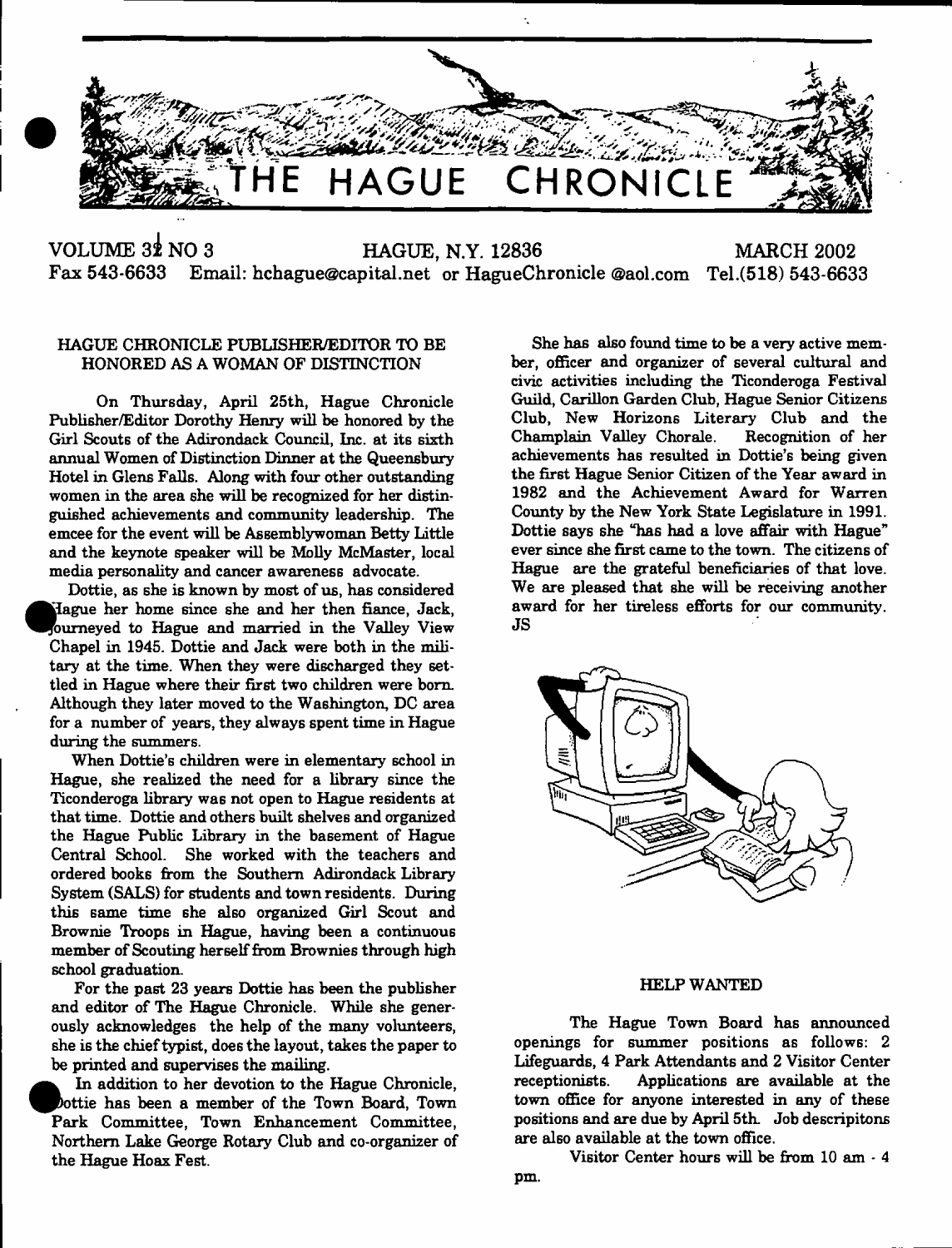#### KTWANIS EASTER EGG HUNT

The annual Easter Egg Hunt sponsored by the Kiwanis Club of Ticonderoga will take place at 10AM on Easter Saturday, March 30, at the Ti Elementary School. Children up to ten years of age are invited to hunt for the candy hidden at the school by Kiwanis members acting on behalf of the Easter Bunny.

There will be four separate streams of contestants, broken down by age groups. Appearing in person will be the Easter Bunny himself. All children are warned in advance that the hunt will begin precisely at 10AM and that supplies are likely to be materially depleted by 10:05AM! Promptness will be a distinct virtue!

Participating Kiwanians should report at 9AM. Inquiries maybe directed to Chairlady Chris Bamao at 585-9921.



#### LUNCHEON/GAME PARTY PLANNED

The Carillon Garden Club is planning a spring luncheon/game party to be held at the Hague Community Center on Thursday, May 16, 2002 at 11:30AM. Lunch will be served at 12 Noon, followed by an afternoon of games of one's choice. Bring the game or cards you would like to play. Lots of door prizes and raffles. All this for only \$15.00! Get together with your friends and reserve a table for this fun-filled afternoon. Reservations may be made by calling Vivian Den Bleyker @543-6801 or Dottie Henry @ 543-6633 before May 1, 2002.

## CHICKEN AND BISCUIT DINNER-MARCH 22

The Ticonderoga Middle School Music Dept, will hold its second annual chicken and biscuit dinner on March 22, 2002 from  $5:30.7:30PM$  in the Ticonderoga Middle School cafetorium.

The dinner includes drinks and strawberry shortcake for dessert.

Entertainment will be provided by the Middle School band and jazz band; the Dynamics and Guys; special student solos and ensembles; Nelson Shapiro and Phil Henry; and Tina Bond and Wayne Chagnon.

Adult tickets are \$10.00. Children ages 5-8, \$5.00 and no charge for children under five.

Tickets are being sold in advance and can be obtained from band and chorus members, Mrs. Cornell, Mrs. Bond, or Mrs. Dixon, or call 585-7442 Ext 267.

All proceeds will benefit the Ticonderoga Middle School Music Dept.

### ADOPT-A-BASKET CAMPAIGN

This year's campaign for residents to adopt flower basket for the town of Hague has been successful. There were twelve persons who were too late in 2001 to adopt a basket and we have added their names to the list for 2002. They are: Katherine Wilhelm, in memory of Howard and Dorothy Foote; Paul Karmazin, memory of Henry and honor of Gertrude Karmazin; Peggy Darrin, memory of Dottie and Howard Engler; Dan McGowen, honor of Dan Belden; Robert Hofstader, "the Hofstader family"; Martha Soliday, memory of George Boyd; Richard E. Bolton, "the Bolton family"; Bill Glenn, memory of Connie Glenn; Carol & Bill Randall, memory of Betty Decker; Art & Marianne Klein memory of Virginia and Arthur Klein Sr. Henry Geils, Tom James

Received for baskets in 2002 are: Robert Gladding, "the Frishberg and Gladding families"; Anne Chesky, memory of Louis Chesky; Pat & Joe Wania, memory of Mabel Hyde; Patricia Ansaldi, memory of Denise Ward; Jack E. Bolton, memory of Richard J. Bolton; Mary J. Keeler, memory of Joan Lusk; Shirl Vickerson, Van Kleeck and Vickerson families; Barbara Mizer, memory Edna & Joseph Malloy; Betty Van Sleet, memory of A1 Van Sleet; Linda & Bob Case, memory of Laura and Les Archibald; J. H. Geils, honor of Geils/Miner families; Ruth and Fred Klingler, memory of Rae and Ed Heins; Dottie Henry, memory o Jack Henry; Howard Ticknor, memory of Marie (Babs) Ticknor; Elizabeth Decker, memory Deek and Roy; Delmar R. Dhein, "The Centerboard"; E. J. Crabbs, memory E. Hamilton and Bertha R. Crabbs; C. Warren, memory John Warren; Kay Barton, memory of Charles Barton; Roderick Geer, honor Steve Davis; John M. Brown, memory Betty Burford; Karen Lamb; Art Hatfield; Diane Farinick; Dan Belden; Denise and John Bambach; Green Acres Campsite.

## HAGUE SENIOR CITIZENS CLUB

The Hague Senior Citizens Club will hold its regular monthly meeting on Tuesday, March 26 at 12 Noon. This will be our annual buffet luncheon, which was postponed from last month. Please bring a dish to share.

A Defensive Driving Course isi scheduled for Wednesday, April  $10^{th}$ . On Wednesday, April 10, there will be a defensive driving course. This will be held at the Community Center and will be convened at 9AM and will last until 3:30PM. To take this course, register at the Hague Community Center (SOON). The course is limited to 30 people, so if you did not registel^P at the last meeting (Feb. 26), do so at once. There is a charge of \$10 for this course which is to be paid to the instructor on April 10. Bring your own sandwich; tea and coffee will be provided, ewa 3/02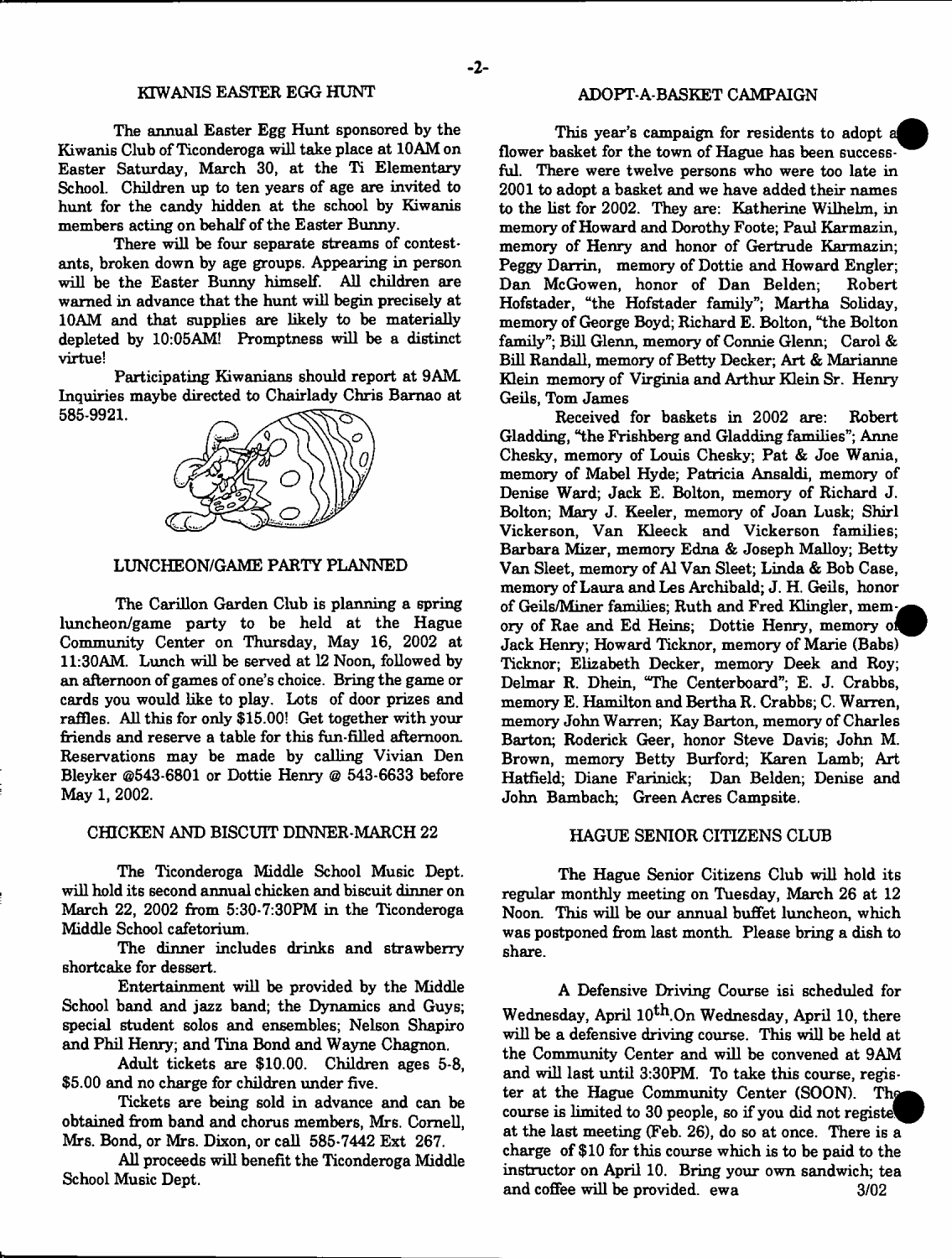$\bullet$ 

The Hague Planning Board met on March 7, 2002 with the following members present: Chairman Swanson, John Brown, Dick Gladu, Nancy Harrigan. Absent: Ralph Denno, Chuck Fillare and Peter Foster.

A. The first item on the agenda was for Rypkema. Rt. 9N south of Werner's Marina. The Rypkemas would like to build a home 52 ft from Lake George. Mr. Rypkema came in with a new plan to rotate the house so that it is farther from the shoreline. The board approved the new plan 4-0, subject to a site review to look at the new stakes and make sure it is 50 ft. from the shore at all points. Also, approval is subject to a survey after the foundation is in, showing that all points of the foundation are at least 50 ft. from the lake.

B. Rizzas (Cane Cod Village). The Rizzas would like to put a 15ft. x 15ft. addition on their home with an 8 ft. x 15 ft. porch which is within 100 ft. of Jenkins Brook. Since Jenkins Brook is a non-navigable stream, the Zoning Administrator deemed that the 50 ft. setback did not apply. The addition will not be on the brook side of the property. Approved unanimously.

C. Disbrow (147 Split Rock Road). Mr. Disbrow would like to construct a 50 ft. x 100 ft. accessory building and a 40 car parking lot for a player piano and mechanical music instrument player museum. In answer to a question about the need for a 40 car lot, Mr. Disbrow assured the board that it would be grass parking, not macadam. Mr. Disbrow assured the board that the parking lot would only be used for museum parking. Mr. Disbrow plans to charge an admission to all nonlocal people. He plans to have a small gift shop in the museum. He was asked by the board to produce a sketch of the proposed building and a site plan with the building on it within two weeks. It was suggested that a public hearing should be held. A site plan for this project review was held on March 2 but was aborted by Zoning Administrator Paul Barone. Another site review was held on March 6.

#### TOWN BOARD MEETING - 3/12/02

Acting as the Hague Town Board of Health, the Hague Town Board held a public hearing on the variance application for a wastewater treatment system for the Andrea property in Friends Point. After informal discussion by members of the audience and the Board, a motion was approved to reject the application because it was incomplete. Councilman Hourigan recommended that the Zoning Administrator look into the issues involved in the properties under discussion and inform the Town Board of Health of any necessary action. The public hearing was then closed.

The Hague Town Board then opened its regular monthly meeting. A moment of silence was observed in memory of Hildegard Wikoff, Anna Denno, Mary Watts, Edith Smith, Clifford Trudeau, Howard Porter and Leo Wells.

A motion was approved to accept bids for the 1992 Ford pickup truck up to Wednesday, May 1st at 4 pm. The minimum bid is \$800.

Councilman Meola stated that during the audit of bills on 3/11, he objected to paying a particular bill and it was withdrawn from the bills to be approved. The motion to pay the General and Highway Claims was then approved.

#### Committee reports:

Assessor - Councilman Meola reported that the assessor, David Martucci, has office hours every Monday from 9 am to 4:30 pm for any residents who want to stop in for information. In addition he will schedule appointments as necessary.

CARE - Councilman Steitz said that Georgina Lindquist, CARE (food pantry) coordinator, has reported an increase in participation.

Fire Dept - Sal Santaniello reported that the Winter Weekend was very successful and that the next event is the St. Patricks Day dinner on March 17th.

Insurance - Councilman Meola reported that they have solicited interest in renewing the town policy and will act at the next meeting.

Personnel - Councilmen Meola and Steitz are still working with the Board on job descriptions and employ ee guide updates.

Mr. Meola stated that members of the appointed boards should have training so he requested that the Board ask the Zoning Administrator to set up a formal schedule of available meetings and encourage members to attend.

It was pointed out that the Zoning Board has not met since October 28th. The Board felt that they should meet and discuss items or have workshops even if there was no specific agenda. Councilmen Steitz and Hourigan will set up a joint meeting, with an agenda, with the Planning, Zoning and Town Boards.

Town Park and Beautification - Councilman Meola reported on a meeting of the Town Park Committee. The 2 hour parking across from the Town Park is not being enforced because it is difficult to know how long cars have been parked. The committee recommended hat a letter be written to the NYS Department of Transportation (DOT) requesting that no parking be allowed. This regulation would be easier to enforce. The Board approved a motion to send this request to DOT.

There are many problems with the soda machine at the Park. The committee recommended getting rid of it. The Board voted to write to the vendor and ask that it be removed.

The committee recommended that the launching fees be kept the same. A sticker will be made up to give to persons launching boats and the sticker will have to be presented when the boat is taken out or they will be charged a  $$10$  fee. Cont. on page  $4$   $3/02$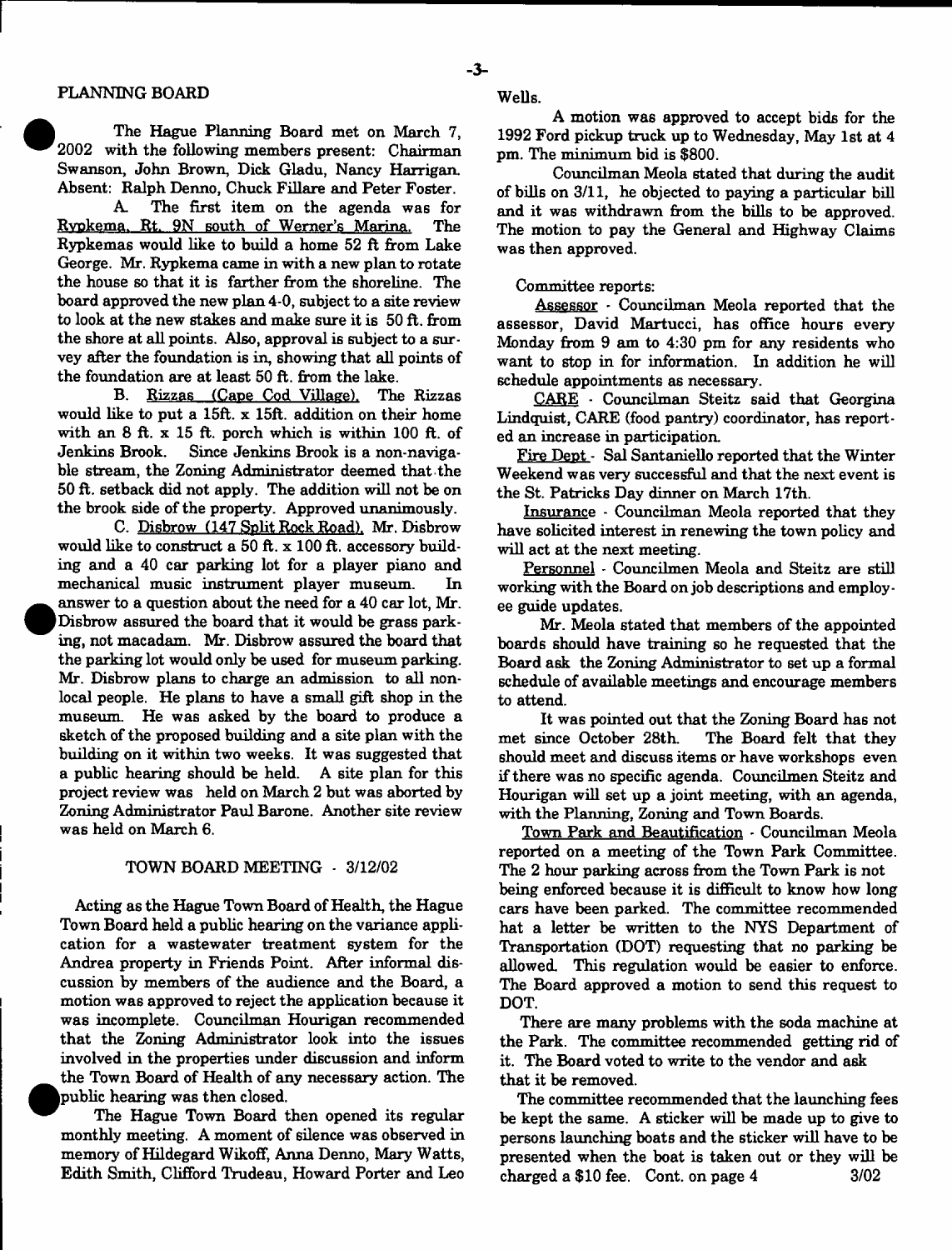Town Board - Cont. from page 3

Councilman Steitz noted that there is a problem with geese at the Town Park. He said that there is a liquid which can be put on the grass which is a bitter taste to the geese. It is non-toxic to humans and not harmful to the Lake but it is expensive (\$ 91/gallon!)

Councilman Hourigan noted that there is a 2 hour boat parking limit at the town launch but that the area at the end needs to be reserved for the Hague Fire Department Rescue Boat parking.

Youth - Councilman Meola noted that there was a Warren County Youth Leadership Conference on March 12th but Hague does not get this information because our school in Ticonderoga is in £ssex County. He has mailed the brochure with a letter to the Ticonderoga schools and has also sent a copy to the Director of the Warren County Youth Bureau, Margaret Sing Smith, so that they can plan to include Hague next year. On April 29th there will be a conference "Youth at Risk" for Youth leaders. Mr. Meola has further details for anyone interested.

Buildings & Grounds - Councilman Megow reported that they are still waiting for the electrician to put a light in the community center parking lot. A ramp will be put up for handicapped at the other end of the building near the Food Pantry. The service contract for the boiler with Tri Tech needs to be renewed by May 4th. They quoted a rate of \$1850 which needs to be checked.

Sewer District #1 - On March 19th at 9:30 am there will be a precontracting meeting. All contracts have been shipped to the EPA for approval. Construction will begin in April. All money is from federal grants.

Transfer/Recvcling Station - Income for the month of February was \$1505. The annual report has been turned in to the state.

The following motions were approved unanimously :

To set May 15th as the Town Clean Up date. Bill Bothe has prepared a flyer which will be posted.

To appoint a committee to make suggestions on the use of the old Town Hall. The Town Hall committee will consist of Lu Megow, Rudy Meola, Ethel Andrus, Sal Santaniello, Mark Rutkowski and Dave Cornell from Silver Bay Association, Valerie Lawrence and Sheri Ginn. Any one with ideas should contact Supervisor Belden or Councilman Meola. If the town keeps the building, money will have to be put into it.

Resolution #47 to hold 2 public hearings necessary for the Small Cities Block Grant application for funding to improve the Hague Water Works. The most one applicant can receive is \$400,000. The county will be conducting the hearings at the Hague Town Hall. Dates set for April 3rd and April 9th at 6 pm.

Resolution # 48 to authorize the Supervisor to enter into an agreement with Clough Harbour Associates for post closure work (Landfill monitoring) to include Baseline Monitoring at \$5100 each event, not to exceed 2 events and Routine Monitoring at \$4200 each event, not to exceed 4 events.

Resolution #49 to authorize the Supervisor to transfer \$15,000 from the Capital Fund Landfill! Closure account to the General Fund Transfer Station account for well-monitoring and grounds maintenance.

Resolution # 50 to authorize the Supervisor to open a Capital Fund Account named Town Wide Improvement Project and transfer \$300,000 from the General Fund Unexpended Balance

To authorize the supervisor to set up a separate account for the Adirondack North Country Community Enhancement Program Grant for the \$11, 000 clean up fund, for removal of junk cars etc.

To approve the Rotary Club coin drop on July 7th from 8AM-2PM

To approve Rotary Club use of Town facility for the Americade canteen on June 4th to 8th.

In Supervisor Belden's report he:

mentioned again that his priority for the Town of Hague is to bury power lines and cable lines with grant money.

has sent a letter to Senator Stafford and Assemblyman Little requesting inclusion of sidewalks with the repaving of Route 8 by the State in 2003.

has sent a letter to Verizon with a copy to the Public Service commission reminding them to include Silver Bay with Hague in the next phonebook. *a*

said that the Town Annual Financial Report is on file for anyone to look at.

has to get the sedimentation issue typed for an extension of the contract. Money is funded through the Lake George Association (LGA) in a \$175,000 grant that was approved 2 years ago. The property owners want a lawyer involved which will cost money from the grant. A meeting needs to be set up with the Board and the 2 property owners. The board moved that Dan set up the meeting and sign the agreement.

said someone should attend the Downtown Revitalization Seminar in Texas - there is lots of grant money out there. The Board approved part of the expense for Mr. Belden to attend. JS

## HAGUE HISTORICAL SOCIETY

The Hague Historical Society will meet on Monday, April 15 at 7:30PM at the Hague Community Center. The public is cordially invited to attend ewa

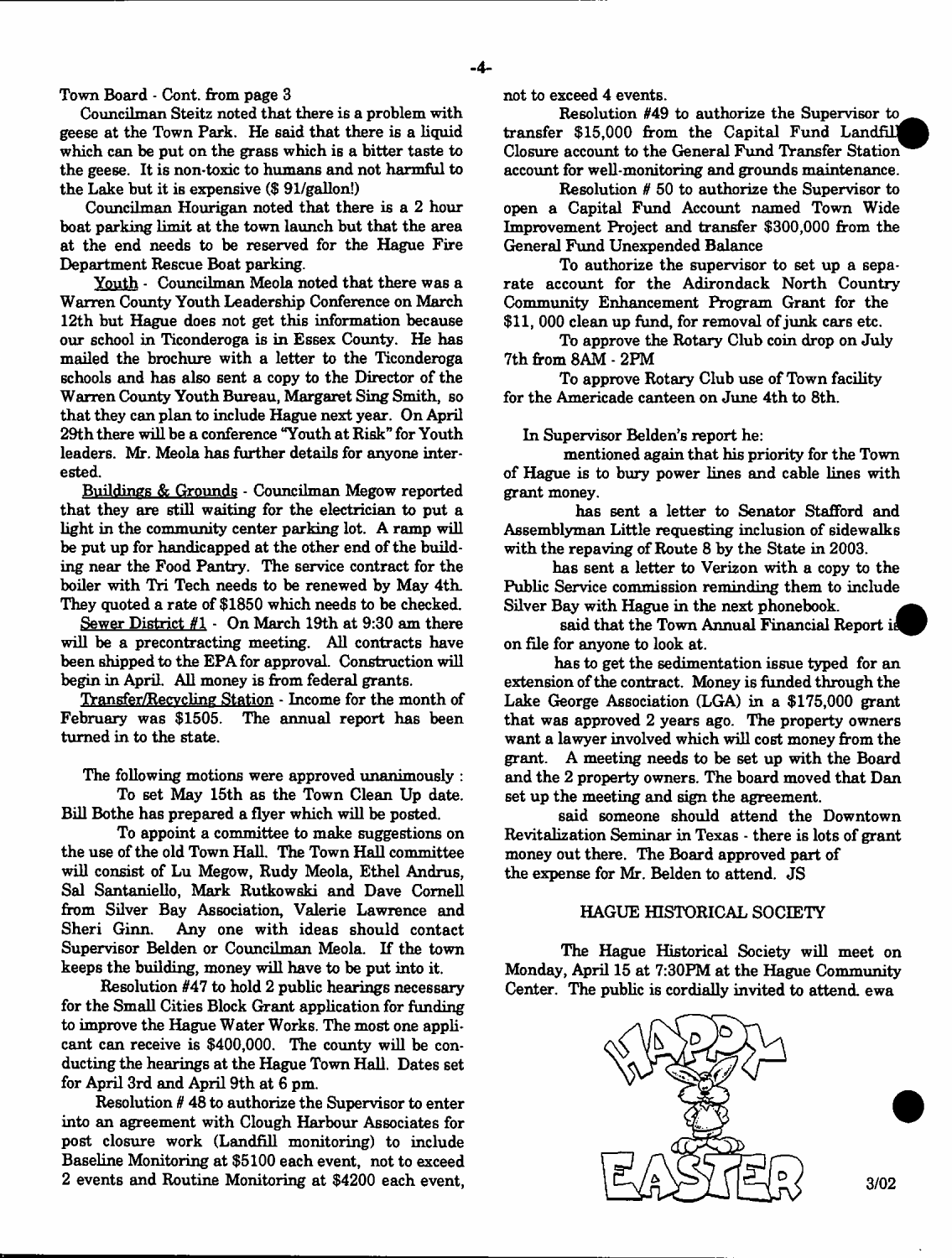#### NATURE NEWS by Laura Meade

When the electric power was out on March 4, my thoughts turned to the birds I could see at the feeder. Of course, for the birds, the power is always out! So how do they keep warm? And where do they stay for the nights? To keep warm, some people have a wood stove or a generator to provide power or a gas stove or a kerosene heater, but no bird has such an advantage.

One could imagine a bird would cuddle up in a corner of a nest (without a blanket!) but what kind of system would provide enough heat to sus^

tain life?

There are a number of bluebird nest boxes<br>in Hague. Owners of Owners of those boxes are told to clean out each box in spring, in order for a new nest to be built by the summer occupants. One



spring, after a nest box owner had died in winter, I boldly went to that property to clean out the old bluebird nest box. Somehow the nest did not look like what I assumed was a bluebird nest, so I carefully removed it and put it in an old shoe box. When I took the nest to an expert for identification, I was immediately told that it was the nest of a black-capped chickadee, a cavity nester.

After that discussion I began to closely watch the black-capped chickadees that flew from the feeder in my yard. Sure enough! They flew directly to a cluster of cavities in an old dead popple tree across the road. Probably woodpeckers had made those holes years before, and after the woodpeckers had their fill of bugs, the woodpeckers moved to another grove. Then the chickadees moved in! And it was convenient to have my feeder nearby. So they kept warm in the cavities when it was cold.

Another thought occurred to me about that time. Once, quite a while ago, I took part in a Christmas bird count near Elizabethtown. Two of us were assigned to climb a mountain trail to the summit of a steep hill. Our challenge was to find a Boreal chickadee! We had never heard of such! So we looked in the "Field Guide to Birds East of the Rockies" by Roger Tory Peterson. Until that day I thought that all chickadees were alike! But actually there are two kinds in the Adirondacks. Besides the black-capped variety, there are also Boreal chickadees at higher elevations in the winter. That possibility was a challenge as we tried to identify birds on that mountain.

To our great surprise we saw two Boreal chickadees! They are similar in size to black-capped chickadees but have dull brown caps and a general color of brown. Also, their call is more wheezy, like a chick-che-day-day. The bird record keeper was delighted with our discovery.

Since then I have not seen a Boreal chickadee in Hague or nearby mountains, even though I have searched while hiking at high elevations in winter. Has anyone seen a Boreal chickadee in Hague?

## WHATS THE PROBLEM?

We all say we love the lake. Let's show we are a caring community. Here are some documented, scientific facts put forth by the Residents' Committee for the Protection of the Adirondacks.

•1. A jet ski machine dumps 3.5 gal. of fuel directly into our lake water and air each hour of operation.

•2. Noise pollution.

• 3. For the one person on the ski having fun, 24 others are bothered by it.<br>
•4. Disturba



Disturbance of endangered species.

•5. Destruction of the food chain.

Promising technology can solve some (not all) of these issues. The industry is not planning to release for sale better machines until 2008. By the time the grandfathered machines are phased out it could be two decades. Are we to allow this environmental problem to continue? Lake Tahoe banned them a few years ago because of pollution. 750 gaL of fuel was being dumped each day into Lake Tahoe. Lake George is a valuable fresh-water drinking source for thousands of residents and tourists yearly. What kind of long term effects are these pollutants going to have on the health of the people?

Clean, fresh water is not abundant on this planet, so why are we allowing this dumping to continue? For fun and joy rides? Is it worth it?

Mary Lou Doulin

## WEATHER NOTES by Mary Lou Doulin

Since weather records have been kept, this has been the warmest winter yet. The National Weather Bureau promises an even milder one next year. The last half of February was mostly gentle, two days hit the 50's and one the 60's. The snowfall was minimal. Sometimes we had snow cover, mostly we did not. The infrequent snow was usually mixed with sleet and freezing rain. Wild March brought its winds. We lost power twice, lakeside for 12 hours, West Hague, 17 hrs. on March.3 and on March 9 we lost it for four hours lakeside and 12 hours in West Hague. Wind gusts were up to 50 mph

Between the beautiful and ample sunshine and the moderate temperatures this winter, mobility improved and the durration of the seasons felt accelerated. Once again drought worries continue. March 14, first robin spotted!

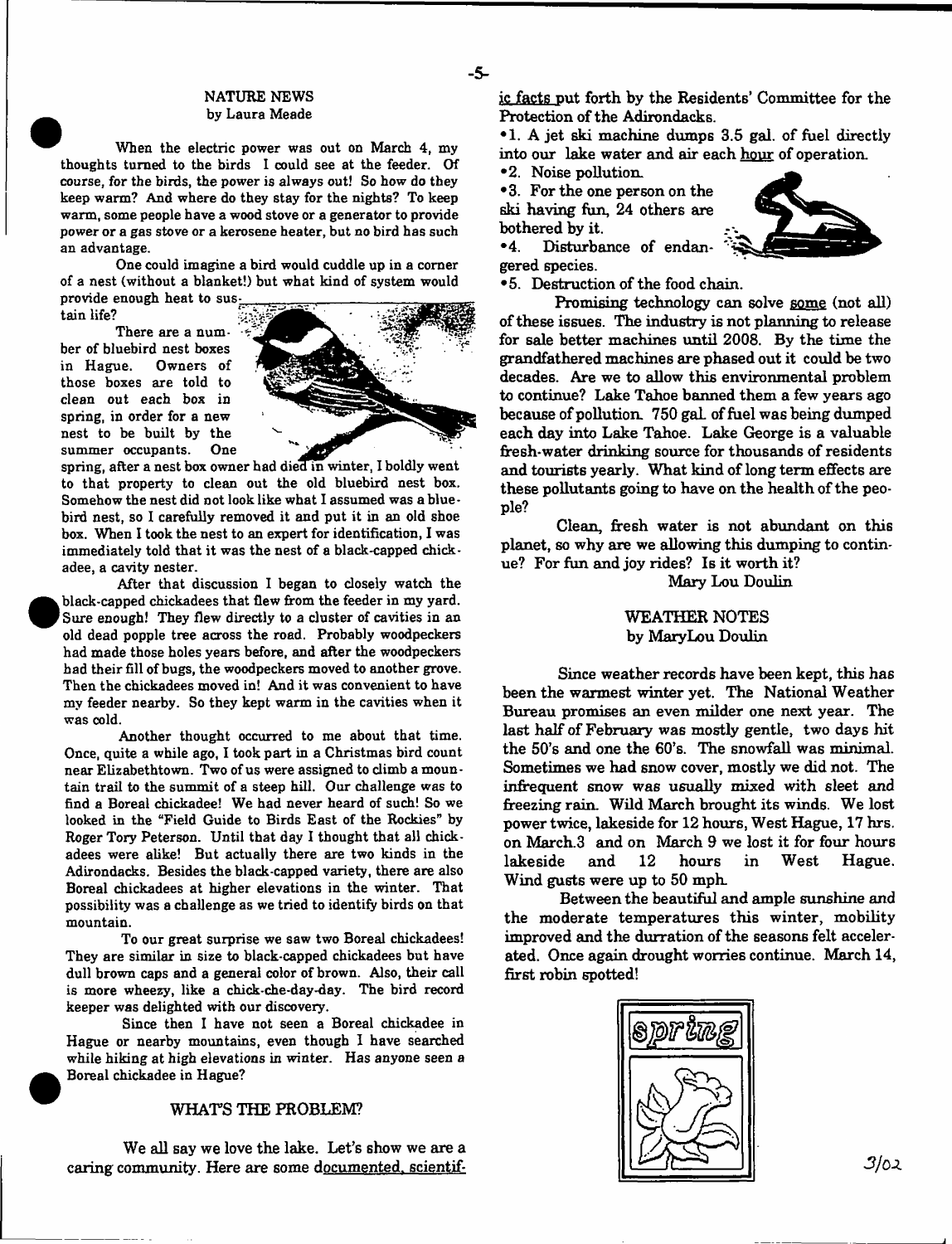#### "LAKES TO LOCKS PASSAGE"

"What we are seeking to do is put in place for the Champlain Valley and neighboring areas an infrastructure that enables people to enjoy them without having to drive," said Janet Kennedy, Byways Coordinator for the Adirondack North Country Assoc, at a recent meeting of Kiwanis of Ticonderoga and at a subsequent interview at her Crown Point office.

Her particular focus is the "Lakes to Locks Passage," a component of the Byways program comprising the Champlain Canal, Lakes George and Champlain, the Richelieu River and on to Quebec City via the St. Lawrence River.

The goal is to create hiking, birding and biking trails and connect waterways, insofar as geographically feasible, that will enable travelers to start at Waterford and proceed north to Quebec City.

The Passage is a joint effort among New York, Vermont and Quebec. Culmination of the project is planned for 2009, the 400th anniversary of Champlain's arrival in the Valley. A goal of the Passage is to do for the Champlain Valley region what the 1980 Olympics did for Lake Placid.

Kennedy quoted the observation of Virginia Westbrook, coordinator of the Champlain Valley Heritage Project, that in the 17th - 19th centuries the Passage's waters were the major highway binding together the people inhabiting their shores. The automobile, she says, turned these waters into barriers between those shores.

The Lakes to Locks Passage aims to reverse that trend in the recreational context while increasing commercial opportunities in the region. Studies have shown that 80% of all traffic passing through the region spends not a dollar in the region. Boaters wishing convenient and reasonably-priced transport between Lake George and Champlain, canoeists, hikers, birders and bikers are expected to be far more productive of local income.

One of the more enthusiastic proponents of the Passage is Warren County, Kennedy said. Owing to technical factors impacting grant monies, the formal incorporation of the County into the project has taken longer than that of Essex, Clinton and Washington Counties, but this has not impacted Warren County's efforts on behalf of the project.

Route 22 is seen as the spine of the Passage, but the planners are acutely aware that Route 22 is a bypass as regards the west side of Lake George and are taking pains to include Route 9N and the revitalization of Montcalm St. in Ticonderoga as an integral part of the program, according to Kennedy. The resolution of these issues will be a necessary part of the project if it is to be supported by Hague and Ticonderoga, she said.

The planners expect to designate the west side of Lake George as one of the four subregions comprised by the Lakes to Lock Passage. The west side subproject is currently seen as a loop following Route 9N, separate from but attached to the main project at the two ends of Lake George and at the several major points between them.

Kennedy sums up the project's aim is "to give this" area a sense of place that is widely known and recognized." Kennedy may be reached in Crown Point at 597- 9660 by residents having suggestions or desiring to contribute their energies.

Ed: Virginia Westbrook has met with several Hague residents, presenting plans for three kiosks to be erected in Hague. These will be placed in strategic locations so that local residents, as well as tourists, can be advised on various points of interest in Hague. This is now a work in progress and we hope to have the kiosks ready for the coming season.

#### HAGUE VOLUNTEER FIRE DEFT.

In February 2002 ambulance 740 had ten rune covering 219 miles and 94 man hours in its service to Hague.

The Fire Dept, answered three calls, with 56 man hours expended.

#### ROTARY CLUB OF NORTHERN LAKE GEORGE

Sally Bissell was the guest speaker at the meeting of the Rotary Club on March 12, 2002. She showed video tape of the work being done in Sierra Leone and he^^P participation in it. The Rotary International is playing a part in helping eradicate polio there.

On April 2<sup>nd</sup> Gene Manley will speak on "Ground Zero Relief"; on April  $9$ <sup>th</sup> Nancy Kimball, Wildlife Rehabitator will speak on "How to Care for Injured or Orphaned Wildlife in Your Neighborhood"; on April  $16^{\text{th}}$ Rev. Charles Stratton will speak on "The Situation in Afghanistan - an insight into the culture."

The Rotary Club meets each Tuesday at 7:30 AM for breakfast in the Watson Arts Center at Silver Bay Association. Visitors are cordially invited to attend.

#### "AS YOU LIKE IT" COMING TO TICONDEROGA

The Ticonderoga Festival Guild has announced plans to present a special program on April 26, 2002 at Ticonderoga High School at 7:30PM. The National Shakespeare Company from New York City will present "As You Like It", one of Shakespeare's comedies.

While the nine-member troupe is in Ticonderoga, they will present a workshop for 30 students at Ticonderoga High School during the school day on April 26. They also promise a question and answer period following their evening performance.

Tickets are \$10 for adults and \$5 for students^^ There will be no reserved seating. Tickets may be purchased from the Ti Festival Guild at PO Box 125, Ticonderoga, NY 12883 at the present time. Other sales locations will be announced later in March, cb  $3/02$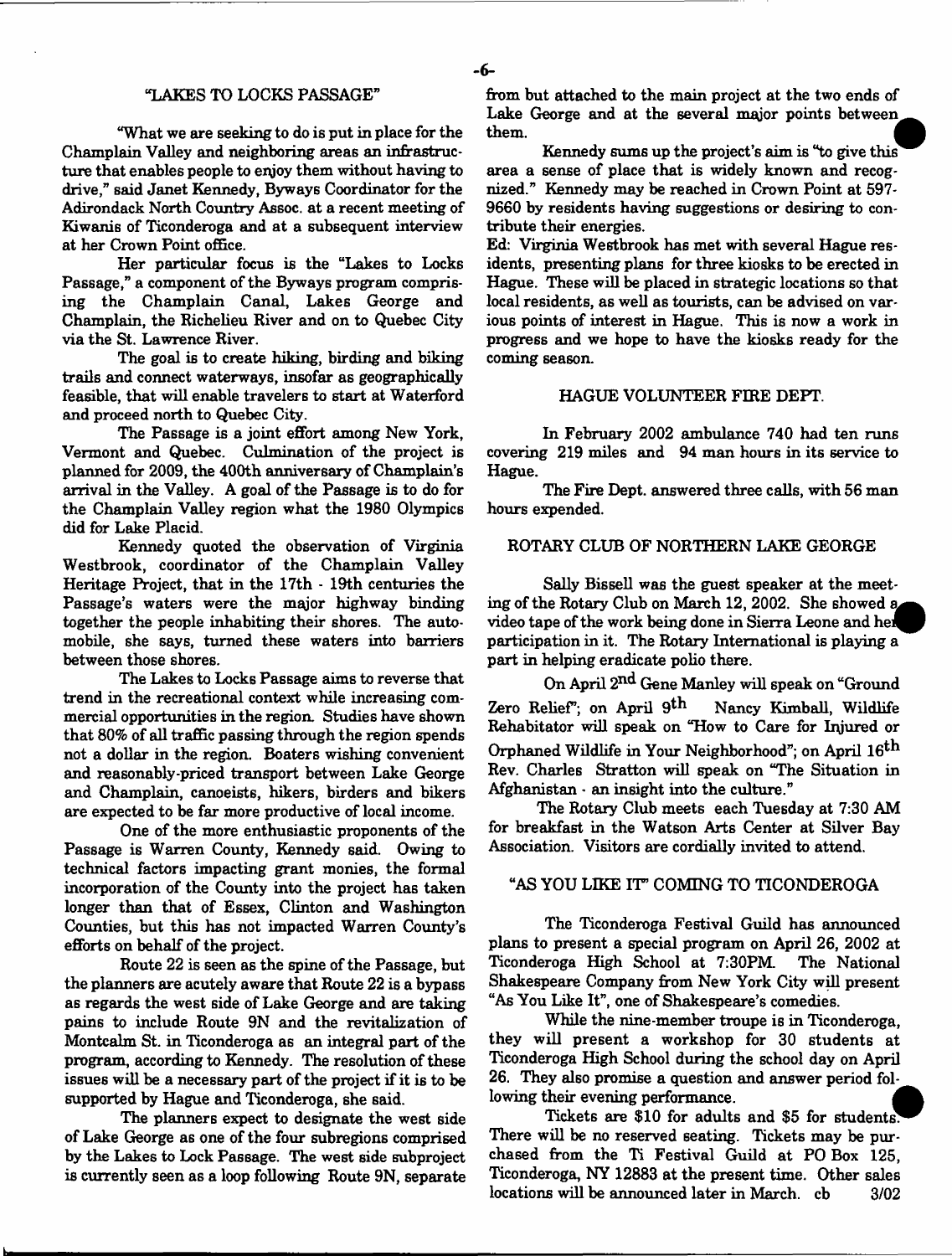#### SOUNDINGS

 DEED: Robert W. Stout, 78, a summer resident of Hague, on February 12 in Tinton Falls, NJ. He is survived by his wife of 52 years, Mildred, his daughter Melanie Lanz and husband Kerwin, son Richard and five grandchildren, Ian and Rory Stout and Wesley, Hillary and Abbey Lanz.

•

 $\bullet$ 

DIED: Hildegarde C. Wikoff, 76, Silver Bay and Bradenton, FL, on February 22, in Bradenton. Survivors include her husband, Dean P. Wikoff, a daughter, Hildegarde Link-Harrington and son Ernest and three grandchildren. A memorial service is planned at the Silver Bay Chapel this summer.

DEED: Anna N. (Robbins) Denno, 72, Split Rock Road, Hague, on Feb. 23, 2002 at Moses Ludington Hospital. She was a life long resident of Hague. She is survived by four sons, Bernard R., Ralph, both of Hague, Peter, Springtown, TX, and Thomas, Ticonderoga; nine daughters, Barbara Tyler of Anna Maria, FL, Pamela, Petersburg, NY, Deborah Reid and Michele Gautreau, Hague, Marie Dove, Bradenton, FL, Theresa Gagliardi, Glens Falls, Mary Anna Osier and Bernadette Denno, both of Ticonderoga and Maureen Germain, Middlebury, VT, four sisters, 34 grandchildren and 20 great-grand children. She was predeceased by her husband who died on May 11, 2001 and two sons, Joseph and Robert.

DEED: Mary C. Watts, 95, Silver Bay and Lord Howe Estates in Ticonderoga on Feb. 28 at Moses Ludington Nursing Home. She is survived by her daughter Jane Crammond, two grandchildren and four great-grandchildren.

DIED: Howard Porter, 80, Ticonderoga, in Alabama while visiting his daughter. He is survived by his brother Richard, Hague, three sons and a nephew, Walter, Hague.

DEED: Clifford Trudeau, 63, Syracuse, NY on March 3, 2002. He is survived by sons Jon and Joey and four grandchildren in Hague.

DEED: Edith Ruth (Shattuck) Smith, 75, Graphite Mountain Road in the Hague hamlet, on March 4, 2002 at Moses-Ludington Hospital in Ticonderoga. She was a member of the Hague Fire Dept, serving as treasurer for<br>fifteen vears. Mrs. Smith is survived by one stepson. Mrs. Smith is survived by one stepson, William M Smith, Snyder, NY; three sisters, Shirley R. Smith, Hague, Eva R. Kenney, Hoosick Falls and Gertrude A. Ryan, Ticonderoga and one brother, James H. Shattuck, Bath, PA.

*Before you criticize someone, walk a mile in his shoes. That way, if he gets angry, hell be a mile away and barefoot.*

#### TI HI SCHOLAR-ATHLETES

The following Hague students were listed as Scholar-Athletes for March 2002. They are involved in one of the following sports: bowling, basketball, indoor track and cheerleading as well as maintaining the highest levels of academic effort and achievement in their course work during the third marking period. Lucas Frasier, Ted Santaniello, and Matt Frasier

•At the Valentine dance held by the Youth Department in Ticonderoga on Feb. 16th, two of our local lassies were honored. Stephanie Nast was chosen as Duchess and Kacheena Trudeau as Queen.

## TI HI MUSIC DEPARTMENT POPS CONCERT

The Ticonderoga High School Music Department scored a huge success in Hague on March 14 at the Community Center where it held its annual coffee house. Many soloists, duets, The Shadows (boys' show choir) and The Spirit of Sound (girls' show choir), which is now in its 24th year of producing great music for the school and community, performed to a packed house. Alison Rutkowski, a Hague resident, brought down the house with her rendition of "Second Hand Rose", which was dedicated to our own Ursula Montbriand. All proceeds from this event are to be used for the group to take a trip to New York City during spring break in April. If you missed this great show, be sure to catch the same participants and many more at the annual Pops Concert on Wednesday, April 3 at the high school auditorium at 7:30 PM. The concert is a Celebration of New York and will include numbers such as *New York, New York, West Side Story, N. Y. State of Mind and numbers from 42*m^ *Street.*

Recently Essex County held its annual music festival. Out of five women to be chosen for solo performances from the entire county all five were from Ticonderoga High School. They were: Samantha Bessett, Katie Putzke, Alison Rutkowski, Kristina Thompson, and Flynn Jebb. Congratulations to all of you!

These kids are really talented and deserve your support! The music department is headed by Mr. Nelson Shapiro who is ably assisted by Mrs. Valerie Dixon. One could sense the love and devotion the kids have for them, and vice versa. Mr. Shapiro stated that Hague is a very welcoming setting and they particularly enjoy presenting programs in Hague. Three cheers for the Ticonderoga High School Music Department!!

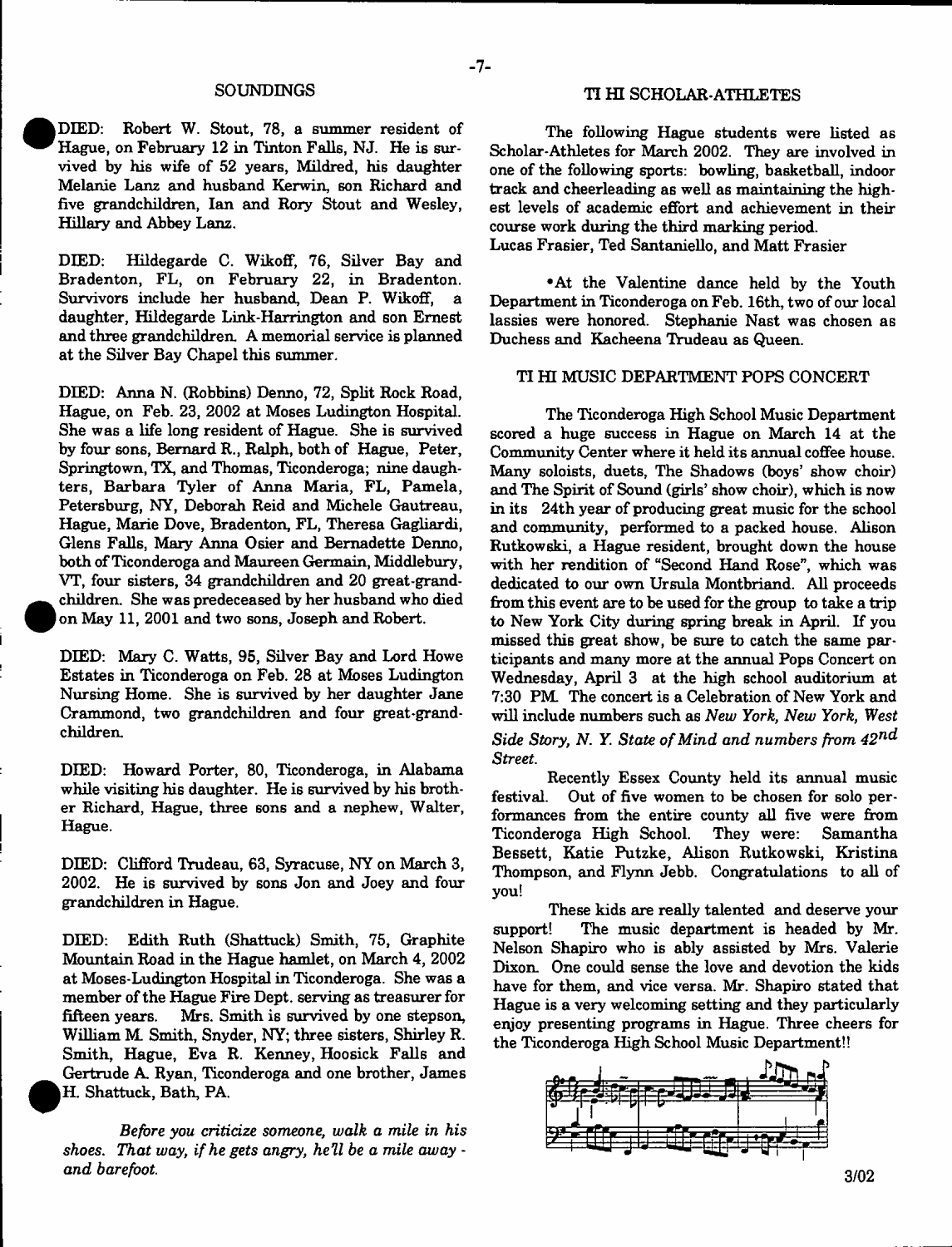## TICONDEROGA FESTIVAL GUILD

The membership campaign of the Ti Festival Guild is in progress. Membership contributions enable the Guild to present programs for the children of the area, which are free to all those attending, as well as to support the planning of, promotion for and execution of the two dozen programs usually presented by the Guild annually.

As of Monday, March 18, The Guild has a new office at 121 Montcalm St., between Burleigh's Luncheonette and the Sport Card Shop. After seven years of providing office space to the Guild, Joan Miller of Century 21 has found her business expanding to the point where the office space is needed. Joan extended a helping hand to the Guild when it needed a "home" and continued this service to the community for a long period of time. Now the Guild must take a new step and provide its own working space. The budget must be expanded to include an item for rent.

The summer programs are in place and have been announced to the public. Anyone wishing to obtain a list of programs and membership information may call 585-6716 and information will be sent promptly.

Although the Guild now has an office address, mail will continue to be received at PO Box 125, Ticonderoga, 12883, or by email at [tfguild@capital.net.](mailto:tfguild@capital.net)

## TICONDEROGA MIDDLE SCHOOL WEEK

The Ticonderoga Middle School invites the community to join in the celebration of Middle School Week. Each year the Ticonderoga Middle School designates one week for Middle School Week and sponsors special events throughout that week. This year that week is April 8 - 12. Special events happening at the Middle School include:

April 8-12 Middle School Book Fair

- April 9 Career Fair 8:15 10:15AM Cafetorium
- April 10 Seventh Grade Putnam Parents' Night (6:30 - 7:00 PM - Resource Center) Fifth Grade Parents' Night - 6:30-7PM in Cafetorium
- April 11 Sixth Grade Science Fair for community 7:30-8:30PM in the Cafetorium
- April 11 Sixth Grade Science Fair for elementary students - 8:15 - 10:00 AM - Cafetorium

For additional information on the Middle School Week, please contact the Ticonderoga Middle School at 585- 7442 ext, 216.

### F. Y. I

• TOPS market in Ticonderoga has announced a major renovation set to begin in mid-March and to be completed in late May. Included in the renovation will be a small Carry Out Cafe, offering sandwiches, pizza, rotisserie chicken, wings, side dishes, soups and salads, as

well as coffee and fountain beverages. All items will be available for take-out or to be enjoyed in-store in a comfortable seating area.

• The Kiwanis Club of Ticonderoga is sponsoring the Kelly Miller Circus on Sunday, June 30 for two performances at 2 and 4:30 PM and 4:30PM. More later.

• "MASTERS IN MINIATURE" is the title of the next concert by the Glens Falls Symphony on Sunday, April 7, 2002 at 4PM at the Glens Falls High School.

• Supervisor Belden would still like to hear from you as to how you feel about Warren County Board of Supervisors imposing a bed tax, which might adversely affect tourism in the area. He would like to vote according to the wishes of his constituents. Call him at 543-6161 or write to him *do* Community Center.

• *The Hague Chronicle* has added another e-mail address. You may e-mail to [HagueChronicle@aol.com](mailto:HagueChronicle@aol.com) as well as [hchague@capital.net](mailto:hchague@capital.net)

• *A Potpourri of Expression* by Marjorie Bums is the featured show in the gallery at the Hancock House from March 6 through May 4. Includes paintings, drawings, prints, collages and sculpture.

## HAGUE CLEAN UP DAY WEDNESDAY, MAY 15, 2002 ONE DAY ONLY - NO EXCEPTIONS

The Hague Transfer Station will normally be open that day from 9AM to 5PM to all town residents wishing to dispose of the following items: White goods: (refrig, stove, washer, dryer, sink ); Furniture: ( Chair, TV, Stereo.) Metal: wire fence, pipe, bicycles, gas grill (no propane tanks); Non-process: (clothes, lawn chairs, large plastic items; Tires • twelve (12) per resident (not on rims)

Unacceptable Items : recyclables, garbage, brush, leaves, C&D (construction material)

Roadside pickup by the Highway Dept, will be limited to Hague residents sixty (60) years of age or older and residents physically disabled. ITEMS SHALL NOT EXCEED A COMBINED TOTAL OF FOUR (4) YARDS (APPROX. SIZE OF A STD. PICK-UP TRUCK LOAD.

All items for pick up SHALL BE SORTED AND PLACED AT ROADSIDE NO LATER THAN TUESDAY AFTERNOON, MAY 14 FOR PICK UP WEDNESDAY, MAY 15, 2002.

Notice: All items not acceptable, not sorted or placed at roadside after May 14 will not be picked up.

Please call the Community Center @ 543-6161<sup></sup> or the Highway Garage @ 543-5400 to schedule pick up or if you have questions.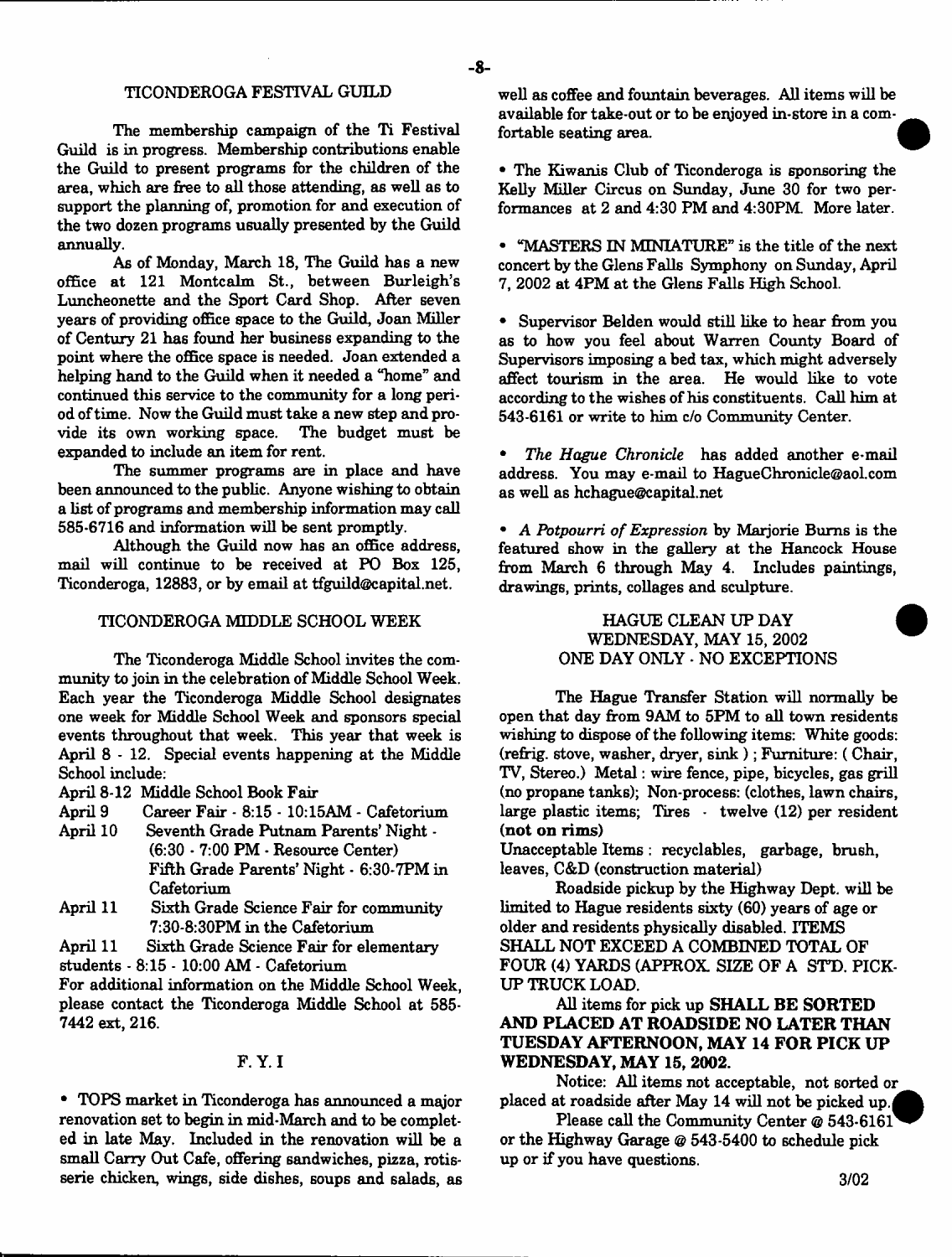## BE A WATER KEEPER ON LAKE GEORGE

 The nonprofit FUND FOR LAKE GEORGE is working on creating a "waterkeeper" program  $\cdot$  which is essentially an environmental "neighborhood watch" to promote protection for our lake.

•

 $\bullet$ 

Modeled after programs of the British Isles that protected bodies of water for mostly private landholders and private clubs, the waterkeeper program was started locally on the Hudson River in 1966. Since that time it has been widespread across the country. Locally the waterkeeper programs are being developed on both Lake George and Lake Champlain

A "waterkeeper" fills the roll of investigator, scientist, lawyer, lobbyist and public relations specialist. He/she uses whatever means are available to ensure the public's right to protect a natural resource for future generations.

Murray Fisher, is the field coordinator for the Waterkeeper Alliance, an umbrella organization for the sanctioned waterkeeper programs. Mary Dreyer, executive director of the Fund for Lake George, a not-for-profit organization of lakeshore residents who provide money for long-range environmental lake activities said the group has already begun the search for the Lake George waterkeeper. The group plans to open an office for the waterkeeper, as well as outfit the person with a boat. He/she will be expected to attend municipal meetings and participate in in related problems on both a local and state level. Fisher said the both a local and state level. Waterkeeper Alliance board will vote to include the Lake George program in its sanctioned group during a meeting on April 2.

DO YOU WANT TO BE A WATERKEEPER?

The FUND FOR LAKE GEORGE is launching its Lake George Waterkeeper program this summer. The Lake George Waterkeeper will work with environmental regulators, local and state governments, and other lake organizations to advocate for Lake George on issues having an environmental impact on the lake.



He/she will investigate, document, and report violations or failures to follow regulations in the Lake George Basin and will respond to citizen complaints. To become a Waterkeeper, one must have a scientific background in ecology, limnology and related water resources. If you are interested or would like further information, please call 668-4511.

Men are *from earth. Women are from earth. Deal with it!*

We will use this space for comments from our town officials (Dan Belden, Skip Hourigan, Lu Megow, Rudy Meola, Art Steitz) or community members when they wish to clarify or expand on issues of . interest to the the Town of Hague. We reserve the right to edit any material submitted but encourage your comments.

## MARY C. BESTE SCHOLARSHIP FUND

Congratulations to our 2001/2002 Best Award recipients Bill Bothe, SUNY Delphi College of Technology, Tasha Braisted, SUNY at Buffalo (UB, Katie Breitenbach, Bucknell University , Pa., Anne Johnson, SUNY at Buffalo (UB) and Josh Plass, SUNY, Albany. We all wish them the best in their future endeavors.

The Beste Steering Committee would like to thank the following people who so generously sent donations to the Beste Scholarship Fund in response to our Hague Chronicle fund raising appeal. We sincerely appreciate your support!

John and Anne Barber, The Barry Family, Jim and Seddon Beaty, Julia Beaty, Jim and Cathy Bolton, John and Elizabeth Brown, John and Joanne Brown, Dale and Nancy Bryant, Douglas and Kim Bryant, The Buck Family, The Crabbs Family, Frank Fowler, Henry and Ann Geils, John and Virginia Geils, Mrs. & Mrs. Charles Gosselink, Anne Harding, John and Nancy Harrigan, Dorothy Henry, Ruth Huestis, Elisabeth J. Hume, Tom James, Ed and Lois Konikowski, Mr. & Mrs. C. Robert Kostides, Phil and Norma Mann, Alex Martin, Robert Mayer, Mr. & Mrs. David McConaughy, Dan and Ann McGowen, Lu and Norma Megow, Chris and Anne Parlin, Jane Parmley, Bob and Lynn Patchett, Rotary Club of Northern Lake George, Sal and Kathy Santaniello, Richard and Mary Sharp, Lynn Stanford, Lynn and Patty Stote, Howard and Donna Ticknor, Kathleen Hudak Torrey, In memory of Paul V. Winters, Sr.

A special thanks to *The Hague Chronicle* for letting us piggyback our flyer to the January issue of the paper; we appreciate this opportunity immensely. And it isn't too late to give. Please send donations to: Beste Scholarship Fund, c/o Hague Community Center, Hague, NY 12836. Additional donors' names will appear in next month's *Chronicle.*

#### \*\*\*\*\*\*\*\*\*\*

*I joined a health club last year*, *spent about 400 bucks. Haven't lost a pound. Apparently you have to show up.*

#### \* \* \* \* \* \* \* \* \* \*

*My grandmother started walking five miles a day when she was 60. She's 97 now and we don't know where the heck she is.* 3/02